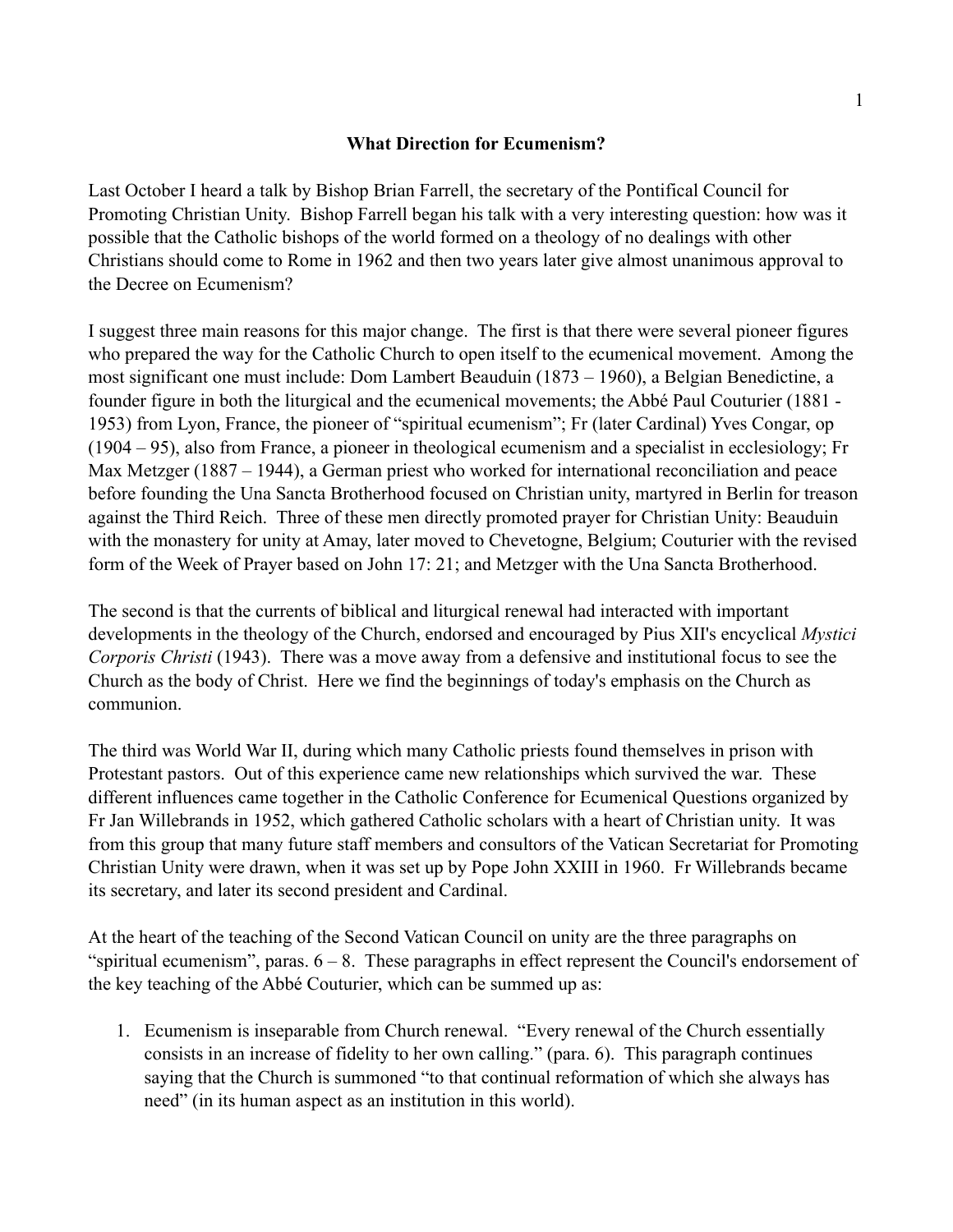- 2. Ecumenism is based on interior conversion. "For it is from newness of attitudes of mind, from self-denial and unstinted love, that desires of unity take their rise and develop in a mature way." (para. 7). Without here referring to the epistles of John which emphasize the inseparability of love of God and love of brother, the Council teaches that the closer our union with the Father, the Son and the Holy Spirit, the more deeply we grow in brotherly love.
- 3. Ecumenism requires a change of heart and holiness of life. The Council says this change of heart and holiness of life, along with public and private prayer for the unity of Christians is rightly called "spiritual ecumenism", the term used by the Abbé Couturier (para. 8).

The Decree on Ecumenism was promulgated by the Council at the same time in 1964 as the Dogmatic Constitution on the Church, *Lumen Gentium*. Para. 15 of *Lumen Gentium* treats of all the baptized outside the full communion of the Catholic Church: "these Christians are in some real way joined to us in the Holy Spirit". The ecclesiology underpinning the Decree on Ecumenism is the ecclesiology of *Lumen Gentium.*

When the Council gave the green light for Catholic involvement, much excitement was generated in ecumenical circles and in many nations new initiatives and structures sprang up. Catholic involvement mainly took three forms: theological dialogue, practical collaboration, and promotion of the Week of Prayer for Christian Unity (Jan. 18 – 25 each year). Theological dialogues were soon established with major Protestant world communions, internationally through the Vatican, but also sometimes at national level. Later a dialogue was established with the Orthodox churches. Practical collaboration in some countries meant the Catholic Church joining national and local Councils of Churches, but extended also to collaboration in Bible translation.

Looking back, we can now recognize that the spiritual dimension often receded into the background. Apart from some communities with a call for unity, a few of them with ecumenical membership, as with Taizé and Focolari after the Council, prayer for Christian unity tended to become an annual event supported by loyal Catholics. Prayer was said at the beginning and end of ecumenical meetings, but generally not with much awareness of it making much difference.

During the 1970s and 1980s, there was some remarkable progress made in the theological dialogues between the Catholic Church and major Protestant communions, particularly the Anglicans and the Lutherans (*Evangelische*). The fruit of these dialogues has recently been summarized in a book *Harvesting the Fruits* by Cardinal Walter Kasper, recently retired as President of the Pontifical Council for Promoting Christian Unity. However, this progress does not seem to have greatly impacted the life and practice of the participating churches. The only point of progress that has resulted in an official statement is found in the Catholic – Lutheran *Joint Declaration on Justification by Faith* (1999). It has influenced Catholic theology in some respects, but less than might have been hoped. Even the Catholic – Lutheran statement does not seem to have made a great difference to Catholic – Lutheran relations, despite addressing what had been the central point of conflict in the 16<sup>th</sup> century. The most obvious reason is that the thorny points of eucharistic communion and on recognition of ministry remain unsolved. The theological progress remains largely unknown to the people at Mass on Sunday. The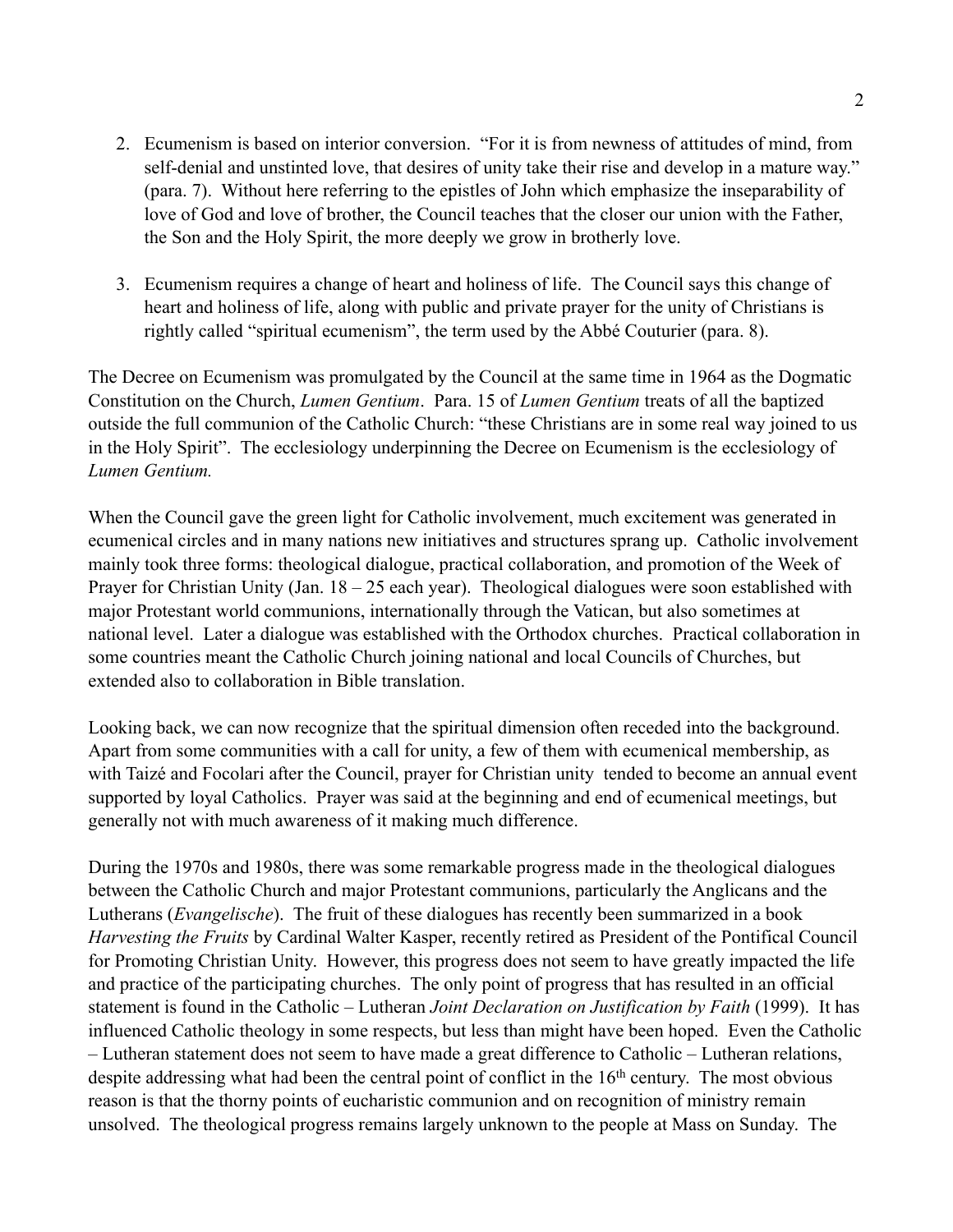American Cardinal Avery Dulles wrote that the dialogues seem to have gone as far as they can, and suggested that now something more was needed.

These factors have all played a role in a loss of momentum in the ecumenical movement, a sense of disappointment and frustration after the post-Vatican Two euphoria of many enthusiasts. Some have spoken of an "ecumenical winter" or an "ecumenical doldrums". Linked to this loss of momentum has been the "greying" of the ecumenical movement, with most people at ecumenical meetings being over 65, the generation that was young at the time of the Council. But there have been notable exceptions, such as the annual festivals organized around New Year in major European cities by the Taizé community, which attract huge numbers of young people from many Christian traditions.

It was in this situation in 1995 that Pope John Paul II published his important encyclical letter on Christian Unity, *Ut Unum Sint*. While this letter is not presented as a critique or corrective to the ecumenical movement, in fact it clearly indicates the way forward out of the present impasse. First, *Ut Unum Sint* is a resounding call to return to the primacy of spiritual ecumenism. It is a reaffirmation of Couturier's teaching. He describes ecumenism as the "way of the Church" (heading above para. 7). He refers to the prayer of Jesus for unity in John 17, saying: "God wills the Church, because He wills unity, and unity is an expression of the whole depth of his *agape*." (para. 9). This ties unity to the nature of God, as *Lumen Gentium* ties the nature of the Church to Trinitarian communion. When he moves from theological principles to practice, the Pope takes up the conciliar theme of Renewal and Conversion (paras.  $15 - 17$ ). Then after a section on "The Fundamental Importance of Doctrine" (paras.  $18 - 20$ ), the Pope comes to "The Primacy of Prayer" (paras.  $21 - 27$ ). What is new here is the emphasis on prayer together: "Along the ecumenical path to unity, pride of place certainly belongs to common prayer, the prayerful union of those who gather around Christ himself." (para. 22). The whole encyclical breathes a spirit of prayer. Maybe this is not surprising as the Pope starts this encyclical – uniquely to my knowledge – by writing: that he has "the profound conviction that I am obeying the Lord" (para. 4). The Pope had several striking things to say about common prayer for unity: for example, "fellowship in prayer leads people to look at the Church and Christianity in a new way" (para. 23). He then made a key statement about prayer and theological dialogue: "If prayer is the 'soul' of ecumenical renewal and of the yearning for unity, it is the basis and support for everything the Council defines as 'dialogue'." (para. 28). This was the Abbé Couturier's vision for dialogue, and lay at the heart of the ecumenical group he helped to initiate in France called "Le Groupe des Dombes", which has published a number of remarkable statements of ecumenical convergence on key theological issues.

But maybe John Paul II's most important contribution to ecumenism has been his call for the confession of the sins of the past, beginning with the sins against unity. This appeal was first made in his letter *Tertio Millennio Adveniente* (1994) issued in preparation for the Great Jubilee year of 2000. But it was repeated in *Ut Unum Sint* (paras. 33 – 35). Here the Pope speaks of ecumenical dialogue as an "examination of conscience". "Dialogue cannot take place merely on a horizontal level, being restricted to meetings, exchanges of points of view or even the sharing of gifts proper to each Community. It also has a primarily vertical thrust, directed towards the One who, as the Redeemer of the world and the Lord of history, is himself our Reconciliation. This vertical aspect of dialogue lies in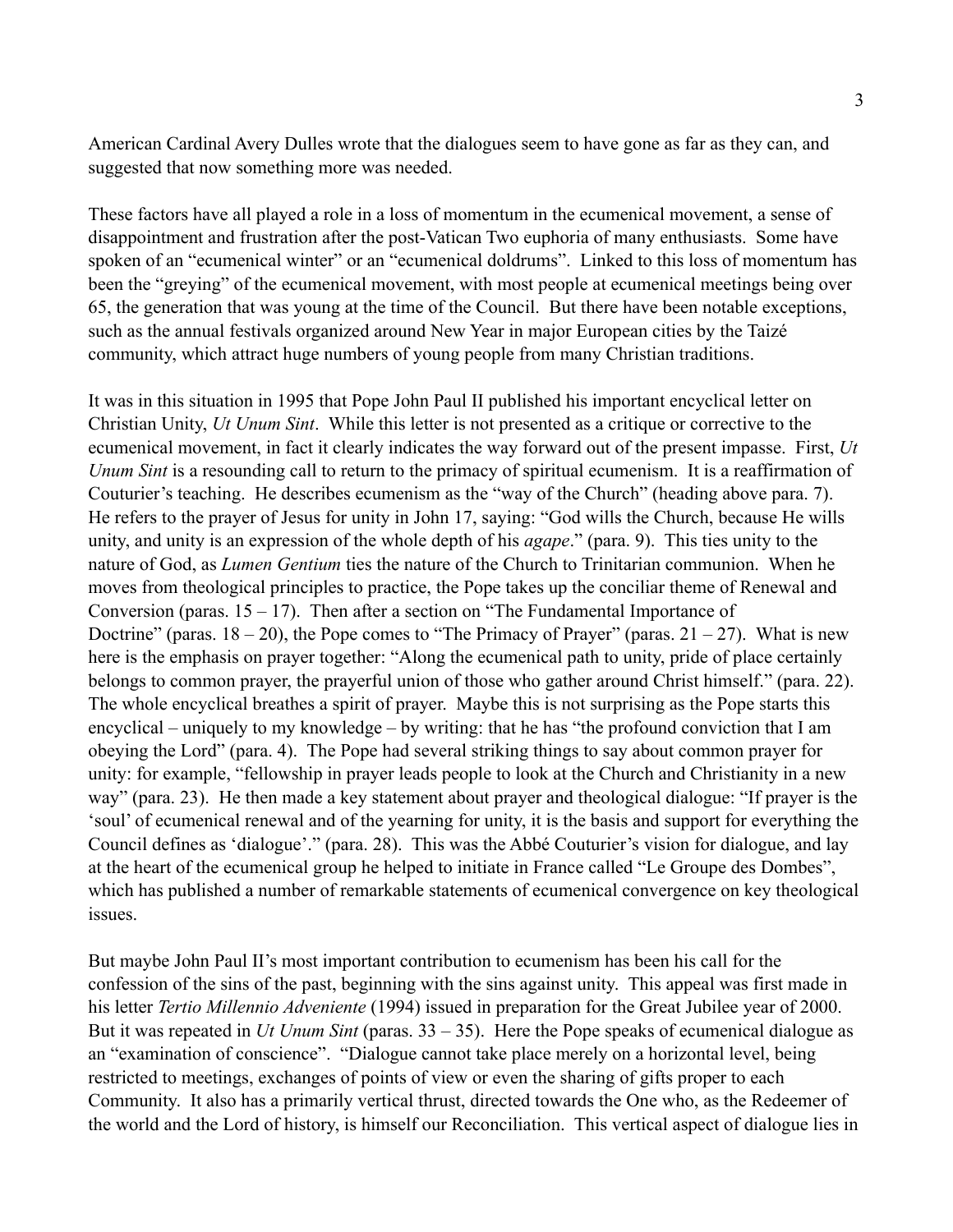our acknowledgment, jointly and to each other, that we are men and women who have sinned. It is precisely this acknowledgment which creates in brothers and sisters living in Communities not in full communion with one another that interior space where Christ, the source of the Church's unity, can effectively act, with all the power of his Spirit, the Paraclete." (para. 35). In other words, no real change without repentance – a spiritual truth recognized in personal spiritual life but rarely applied to the life of the Churches. Here the Pope seems to have put his finger on the deeper causes for the lack of ecumenical progress. Even with the progress made in the theological dialogues, there was little confession of the sin that lay behind the divisions. It is significant that the only bilateral dialogue of the Catholic Church since 1995 is with the Mennonites, and this dialogue began with a confession of the sins of both sides in the 16<sup>th</sup> century.

This new focus on spiritual ecumenism and its foundation in deeper conversion directly address many of the criticisms of the ecumenical movement made by Evangelical and Pentecostal Christians. The amazing growth of Evangelical and Pentecostal faith in recent decades and their widespread opposition to ecumenism undermine the credibility of ecumenical bodies and agencies like the World Council of Churches, when a diminishing percentage of Christians belong to member churches. Since the mid-1990s more ecumenical leaders have been recognizing that a way has to be found to bring Evangelicals and Pentecostals into the common search for Christian unity. Out of this concern has now arisen the Global Christian Forum (GCF), which held its first worldwide gathering at Limuru, Kenya in November, 2007. Remarkably one half of participants were from what we may call the "antiecumenism" camp. A new method for encounter was developed for Limuru, in which all participants began by sharing in small groups who Jesus Christ is for them and praying together followed by some biblical studies. It is still too early to say how GCF will affect ecumenical method and priorities, but it is clearly giving first place to Jesus and the Holy Spirit and a priority to the Sacred Scriptures as the Word of God.

A parallel development since *Ut Unum Sint* has been a strong collaboration between some of the new ecclesial movements in the Catholic Church and similar bodies in the Protestant world. So, for example, major Europe-wide ecumenical congresses were held in Stuttgart, Germany, in 2004 and 2007 on the theme "Europa auf den Weg". At the 2007 congress, Cardinal Kasper said that we do not need a new Church, but we need a new way (Art) of being Church. The charismatic movement has contributed significantly to these initiatives, with the renewal movement in both Catholic and Evangelische Churches being fully involved, as well as some free church groupings. The charismatic movement is in many ways what has made possible the development of more positive relations between Pentecostals and the historic churches, as well as making much more common among ordinary Christians the experience of worship together. As a result, a deep concern for unity has spread among many ordinary Christians, who will never read the reports of ecumenical specialists. It has also sparked a new interest in the younger generation.

The new level of association with free church Christians (though more marked in some nations than others) focuses attention on two themes neglected as the ecumenical movement developed. One is the centrality of evangelism. The other is eschatology, God's future for the Church and the world. When ecumenism is focused on the past, then the hope is weakened. One of the deepest motives for unity is